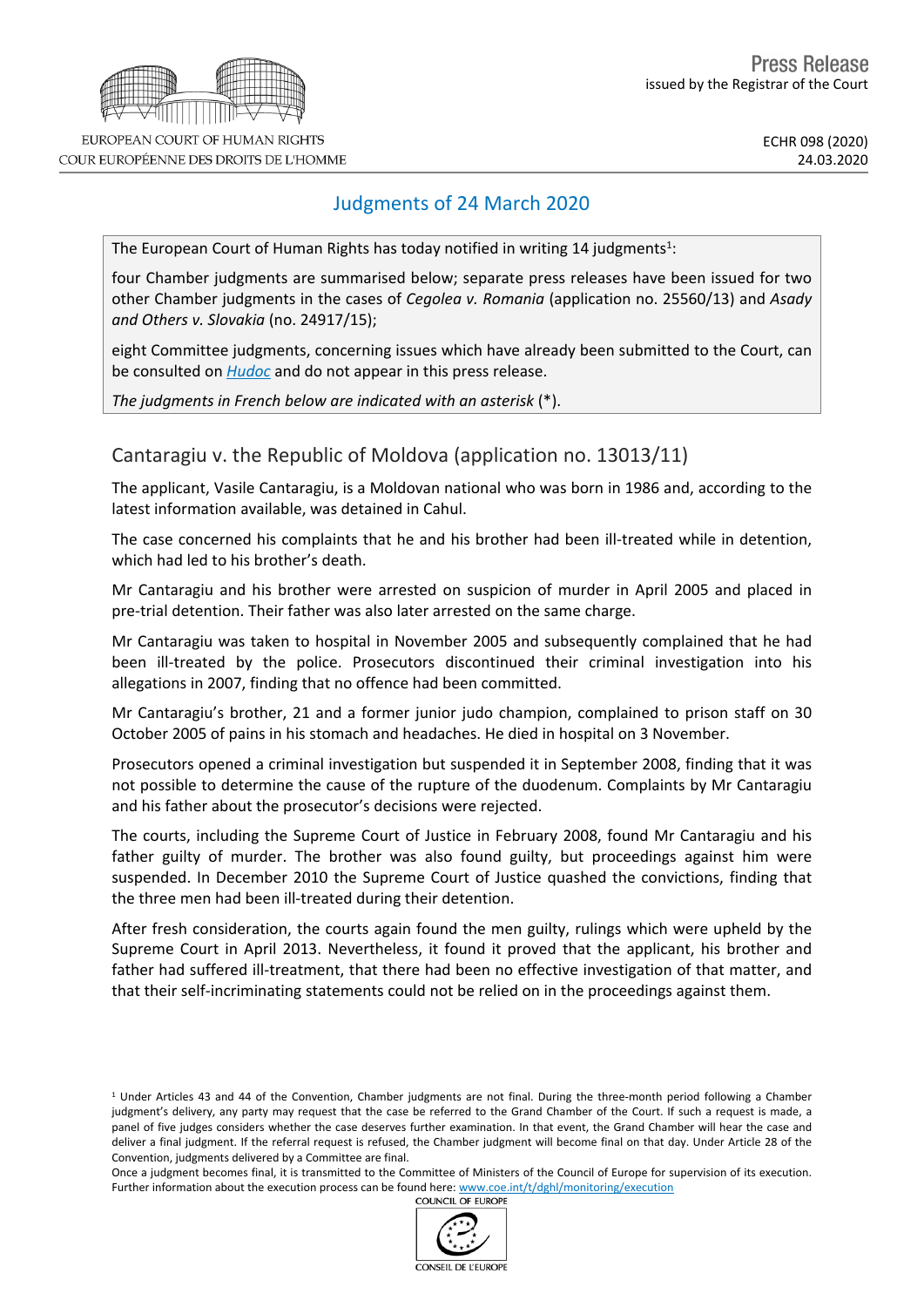Relying in particular on Article 2 (right to life) and Article 3 (prohibition of inhuman or degrading treatment) of the European Convention on Human Rights, Mr Cantaragiu complained about his brother's ill-treatment and death in detention and of the subsequent ineffective investigation.

**Violation of Article 2** (right to life) **Violation of Article 2** (investigation) **Violation of Article 3** (ill-treatment) – in respect of the applicant **Violation of Article 3** (investigation) – in respect of the applicant

**Just satisfaction**: 40,000 euros (EUR) (non-pecuniary damage), and EUR 650 (costs and expenses)

## Marius Alexandru and Marinela Ștefan v. Romania (no. 78643/11)\*

The applicants, Alexandru and Marinela Ștefan, are Romanian nationals who were born in 1983 and 1985 respectively. They are married and live in Bucharest.

The applicants complained of a failure by the State to protect their lives and those of their relatives after an uprooted tree fell on their car in August 2007. The applicants, who were both in the car, suffered multiple injuries; their parents and Ms Ștefan's young brother died.

Mr and Mrs Ștefan relied in particular on Article 2 (right to life). Furthermore, they complained of the lack of an effective investigation to identify and punish those responsible for the accident.

#### **No violation of Article 2** (right to life)

**Violation of Article 2** (investigation) – on account of the failure of the Romanian authorities to conduct an effective investigation into the circumstances of the accident in August 2007

**Just satisfaction**: EUR 20,000 to Mrs Ștefan and EUR 5,000 to Mr Ștefan (non-pecuniary damage), and EUR 1,734 to the applicants jointly (costs and expenses)

## Abiyev and Palko v. Russia (no. 77681/14)\*

The applicants, Mayrbek Kharonovich Abiyev and Nadezhda Nikolayevna Palko, are Russian nationals who were born in 1959 and 1970 respectively. They live in Argun (Chechen Republic). Mr Abiyev died in 2016, and Ms Palko wished to continue the proceedings before the Court on his behalf.

The case concerned the demolition of the applicants' property and the taking of their land for the purposes of the reconstruction of the town of Argun, as well as the dismissal by the courts of their action for damages.

The complaints concerned in particular Article 1 of Protocol No. 1 (protection of property).

### **Violation of Article 1 of Protocol No. 1**

**Just satisfaction**: EUR 97,250 (pecuniary damage), EUR 6,500 (non-pecuniary damage), and EUR 1,440 (costs and expenses) to Mrs Palko

## Elif Kızıl v. Turkey (no. 4601/06)\*

The applicant, Elif Kızıl, was a Turkish national who was born in 1934. She lived in Kırşehir (Turkey) until her death. Ms Kızıl's four heirs wished to continue the application before the Court.

The case concerned the loss of ownership of a property which Ms Kızıl purchased in 1973 following a revision of the land register in 1974.

In 1973 Ms Kızıl bought a piece of real estate. She was issued with a document of title registered in the Land Registry. The following year, during the revision of the land register, the property was entered for the benefit of the Treasury on the grounds that the name of the owner had not been